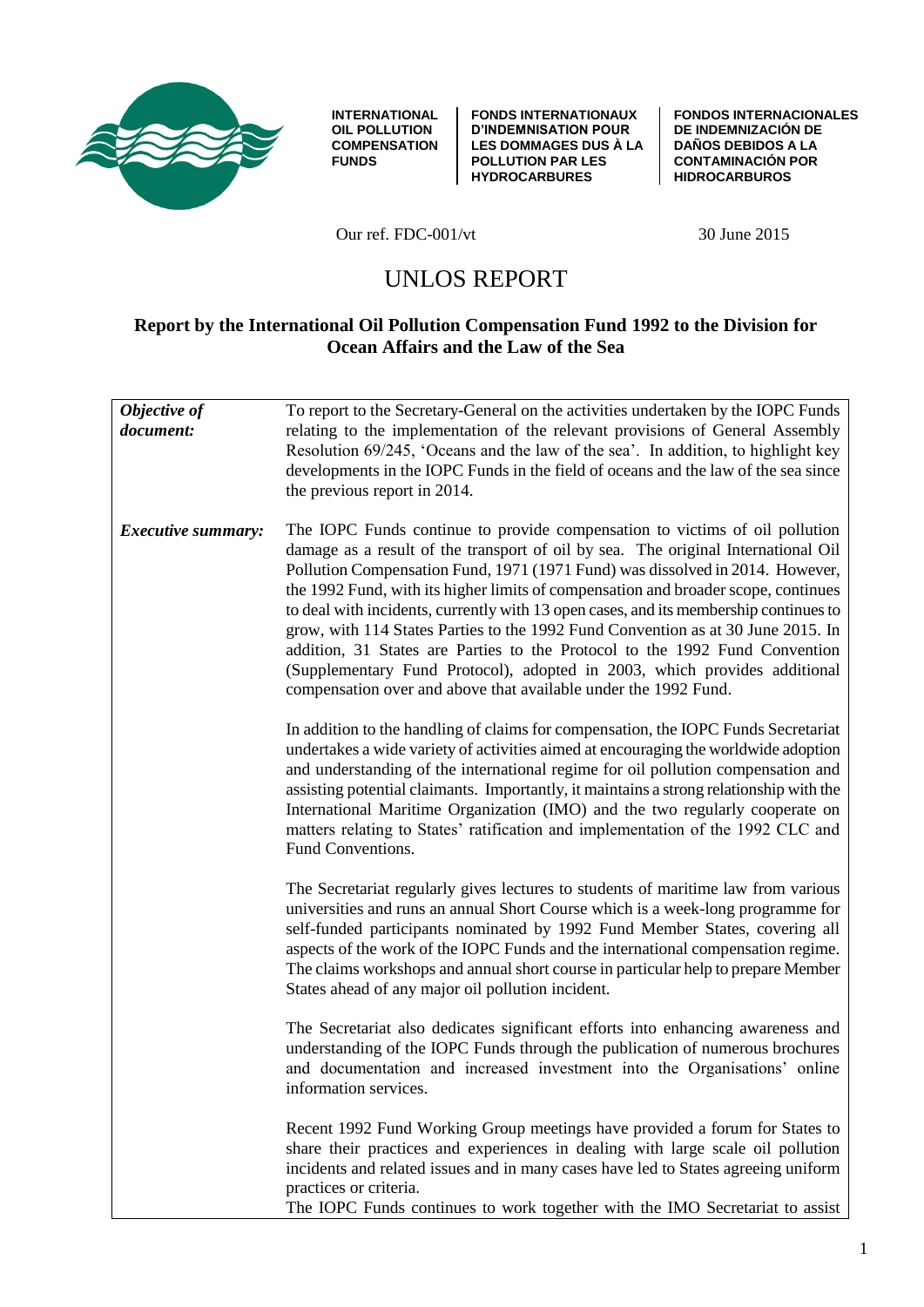States' ratification of or accession to the 2010 HNS Protocol in order to facilitate the entry into force of the 2010 HNS Convention as soon as possible.

In general, whilst there may well be fewer incidents in comparison to the days of the 1971 Fund, the risks nevertheless remain and the incidents that have occurred in recent years, although small in terms of damage incurred, have often raised new challenges for the 1992 Fund and its Member States. Around handling claims for compensation, the IOPC Funds therefore, uses its time to improve the preparedness of Member States for the next major oil pollution incident at sea.

## **1 Background information**

- 1.1 The International Oil Pollution Compensation Fund 1992 (1992) Fund operates within the framework of an international regime providing compensation for oil pollution damage caused by oil spills from tankers. The regime is created by two international treaties established under the auspices of the International Maritime Organization (IMO), namely the International Convention on Civil Liability for Oil Pollution Damage, 1992 (1992 Civil Liability Convention) and the International Convention on the Establishment of an International Fund for Compensation for Oil Pollution Damage, 1992 (1992 Fund Convention). The Civil Liability Convention governs the liability of the shipowner, whereas the Fund Convention provides supplementary compensation when the amount paid by the shipowner or his insurer is insufficient to compensate all victims in full.
- 1.2 The total amount of compensation available under the 1992 Conventions is 203 million Special Drawing Rights (US\$280 million.). Compensation is available to States, local authorities, private businesses and individuals such as fishermen. Since their establishment, the 1992 Fund and the preceding 1971 Fund have been involved in 149 incidents of varying sizes all over the world and have paid some £570 million (US\$790 million) in compensation. The 1992 Fund is financed through a levy on oil received in Member States after sea transport and currently has 114 Member States. A list of 1992 Fund Member States is attached at the annex.
- 1.3 The Supplementary Fund, which entered into force in 2005, makes available additional compensation to victims in the States which accede to the Supplementary Fund Protocol. The total amount available for compensation for each incident in the States which are Members of the Supplementary Fund is approximately US\$1 150 million. There are currently 31 States Parties to the Protocol. A list of Supplementary Fund Member States is attached at the annex.
- 1.4 Together the 1992 and Supplementary Funds are known as the International Oil Pollution Compensation Funds (IOPC Funds).

#### **2 Activities undertaken by the IOPC Funds relevant to the implementation of Resolution 69/345**

- 2.1 The provisions contained in paragraphs 133, 161, 173, 178, 185, 208 and 210 of Resolution 69/345 are of particular relevance to the IOPC Funds and as such the organisation's recent activities relevant to those provisions are set out.
- 2.2 The Secretariat undertakes a wide variety of activities aimed at strengthening the IOPC Funds' relationship with Member States, encouraging the worldwide adoption and understanding of the international regime for oil pollution compensation and assisting potential claimants. The IOPC Funds maintains a strong relationship with the International Maritime Organization (IMO) and the two regularly cooperate on matters relating to States' ratification and implementation of the 1992 CLC and Fund Conventions.
- 2.3 The Secretariat regularly organises and participates in events such as national and regional workshops and gives presentations at conferences. Since June 2014 the Secretariat has run or cooperated on such events in Egypt, Finland, Gabon, Malaysia, Morocco, Qatar, Saudi Arabia and Thailand. The IOPC Funds also participated in the European oil spill conference and exhibition, Interspill, in Amsterdam, Netherlands in March 2015.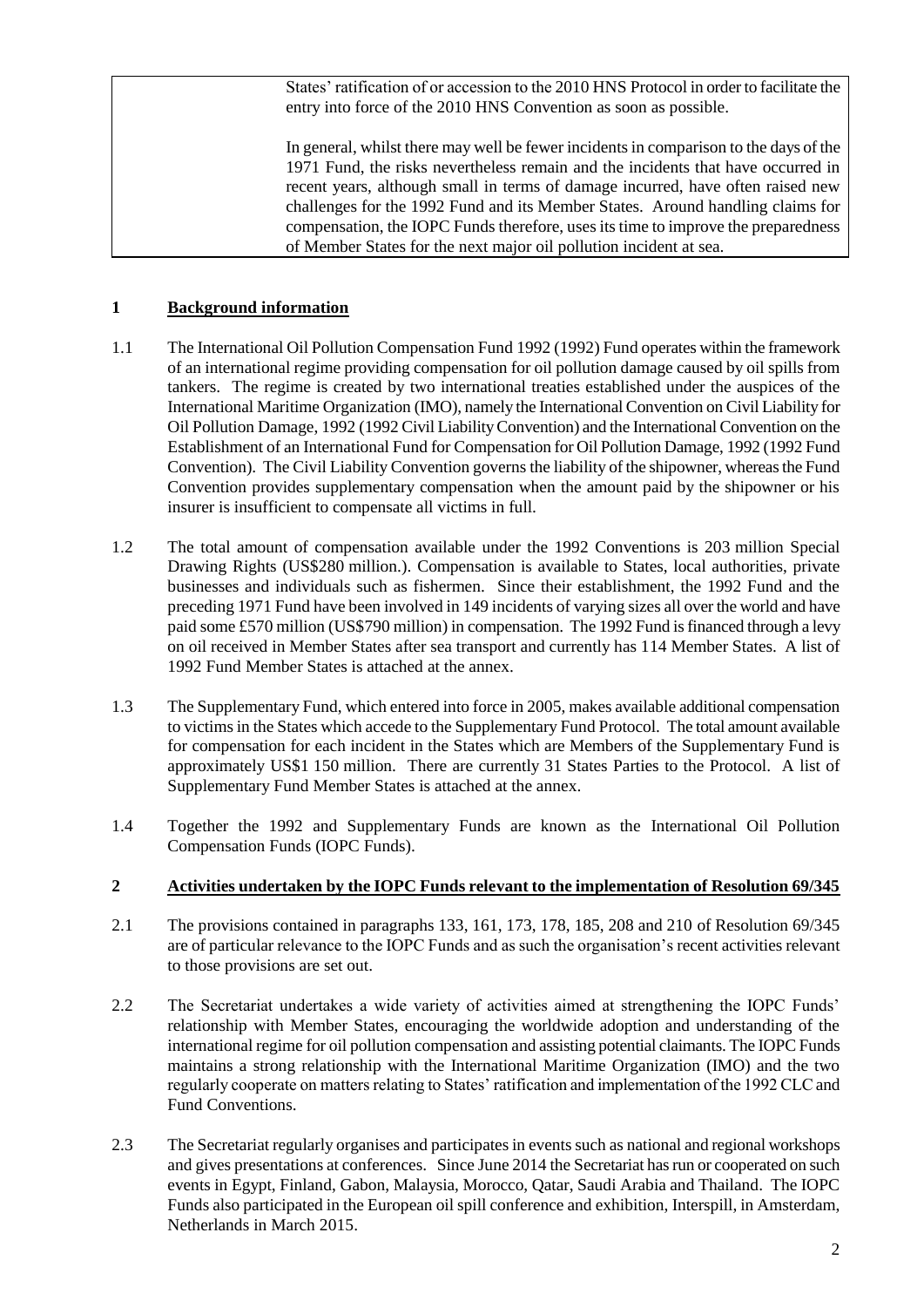- 2.4 The Secretariat regularly gives lectures to students of maritime law from various universities and runs an annual Short Course which is a week-long programme for self-funded participants nominated by 1992 Fund Member States, covering all aspects of the work of the IOPC Funds and the international compensation regime. The claims workshops and annual short course in particular help to prepare Member States ahead of any major oil pollution incident.
- 2.5 The Secretariat also dedicates significant efforts into enhancing awareness and understanding of the IOPC Funds through the publication of numerous brochures and documentation and increased investment into the Organisations' online information services. The Claims Information Pack, published in 2014 is specifically aimed at preparing States and potential claimants for a spill. As well as the 1992 Fund Claims Manual which sets out the admissibility criteria followed by the 1992 Fund, it also includes an example claim form and sector specific guidelines to assist claimants from the fisheries and mariculture sector and from the tourism sector in presenting a valid claim. Further guidelines are under development for other sectors such as guidelines for presenting claims for clean up and preventive measures and also those for claims for environmental damage. All Guidelines are considered and adopted by Member States at sessions of the 1992 Fund Assembly.
- 2.6 The governing bodies of the IOPC Funds meet twice a year in order to fulfill the requirements set out under Article 18 of the 1992 Fund Convention and Article 16 of the Supplementary Fund Protocol. Under those Articles the governing bodies are required, amongst other things, to give instructions concerning the administration of the Funds to the Director and to supervise the proper execution of the Conventions and of their own decisions. These sessions are also used to adopt new policy and practice to ensure the Conventions to continue to function as intended. The 1992 Fund Assembly has established a number of Working Groups over the years to consider certain issues relating to the transport of oil by sea. These Working Groups have provided a forum for States to share their practices and experiences in dealing with large scale oil pollution incidents and related issues and in many cases have led to States agreeing uniform practices or criteria.
- 2.7 As a result of the 1992 Fund sixth intersessional Working Group, in July 2014 the 1992 Fund published a booklet entitled 'Guidance for Member States'. This Guidance document contains measures which Member States might wish to consider in preparation for, or in the event that they suffer, pollution damage as a result of an oil spill. Such measures are aimed at facilitating the claims handling process following an incident.
- 2.8 The 1992 Fund seventh intersessional Working Group was set up by the Assembly in October 2011 to consider issues relating to the definition of 'ship' under Article I.1 of the 1992 Civil Liability Convention. It held its fourth and final meeting on 23 April 2015 where it considered a number of proposals, including a possible guidance document to assist Member States when considering an issue involving the definition of 'ship' under Article I.1 of the 1992 Civil Liability Convention. The Chairman agreed to submit the report of the fourth meeting of the Working Group, containing the Group's final conclusions and proposals to the 1992 Fund Assembly in October 2015.
- 2.9 With regard to paragraph 210 of Resolution 69/245, which encourages States to consider becoming Parties to the 2010 HNS Protocol, as requested by the International Conference that adopted the HNS Convention, the IOPC Funds' Secretariat has been tasked with assisting the IMO Secretariat in setting up the HNS Fund and with making preparations for the first session of the HNS Assembly.
- 2.10 The IOPC Funds continues to work together with the IMO Secretariat to assist States' ratification of or accession to the Protocol in order to facilitate the entry into force of the 2010 HNS Convention as soon as possible. The IOPC Funds maintains a website [\(www.hnsconvention.org\)](http://www.hnsconvention.org/) and also a blog for the HNS Correspondence Group, which was established by the IMO Legal Committee and advocates for the ratification of the 2010 HNS Protocol through information and experience sharing. An online database (the HNS Finder) of HNS substances which are covered by the Convention as well as those that fall within the definition of contributing cargo under the 2010 HNS Protocol has been developed and made available via the website and engagement with States considering ratifying the Protocol and the industry stakeholders potentially affected by the Convention has continued through workshops and other means.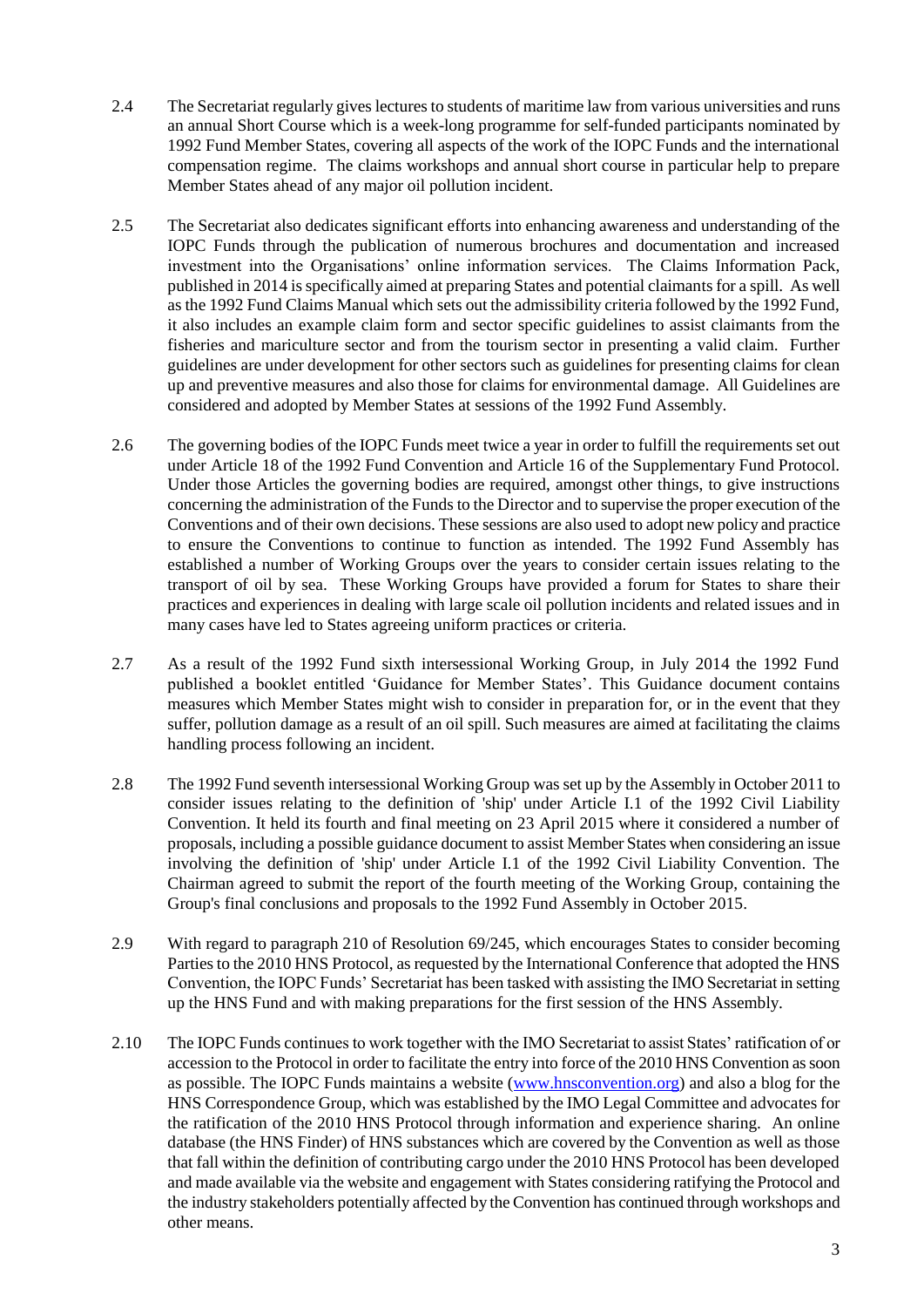## **3 Recent key developments in the IOPC Funds in the field of oceans and the law of the sea**

- 3.1 The International Oil Pollution Compensation Fund, 1971 (1971 Fund) was the original IOPC Fund, set up under the 1971 Fund Convention, when the latter entered into force in 1978. Following the entry into force of the 1992 Fund Convention, with its higher limits of compensation and broader scope, the membership of the 1971 Fund decreased and the 1971 Fund Convention ceased to be in force on 24 May 2002. At the October 2014 session of the 1971 Fund Administrative Council, 1971 Fund Member States decided to wind up the 1971 Fund with effect from 31 December 2014. Consequently the 1971 Fund ceased to exist as of that date. At its peak the 1971 Fund had 77 Member States. It dealt with more than 100 incidents and paid some £331 million in compensation over its 36 year life-span.
- 3.2 The 1992 Fund has 114 Member States and is currently dealing with claims and/or recourse actions in respect of 13 incidents. The most recent major pollution incident in a 1992 Fund Member State remains the *Hebei Spirit* (Republic of Korea, 2007). With in excess of 128 000 claims submitted, the assessment process proved particularly challenging in that case, however, since the shipowner's insurer has now completed payments of compensation up to its limit under the 1992 CLC, the 1992 Fund is expected to commence payments very soon.
- 3.3 The Supplementary Fund has 31 Member States and whilst the 1992 Fund is dealing with an incident from a Supplementary Fund Member State, namely the *Alfa I* (Greece), it is unlikely that claims for compensation will exceed the limits under the 1992 CLC and Fund Convention.

# **4 Considerations**

The Director of the IOPC Funds would like to take this opportunity to highlight in particular the importance for States parties to the 1992 CLC and 1992 Fund Convention to consider whether or not those conventions have been correctly implemented in national law. Effective implementation was the theme of the IMO's World Maritime Day in 2014 and an issue on which both organisations have been cooperating effectively for many years. The 1992 Fund Assembly has repeatedly stated that correct implementation of the 1992 Civil Liability and Fund Conventions is essential for the proper functioning of the international compensation regime established by these Conventions. Unless the Conventions are implemented correctly into national law the regime cannot function in a proper, uniform and equitable manner. Significant difficulties can arise as a result at the time of an incident which can lead to delays in compensation being paid.

\* \* \*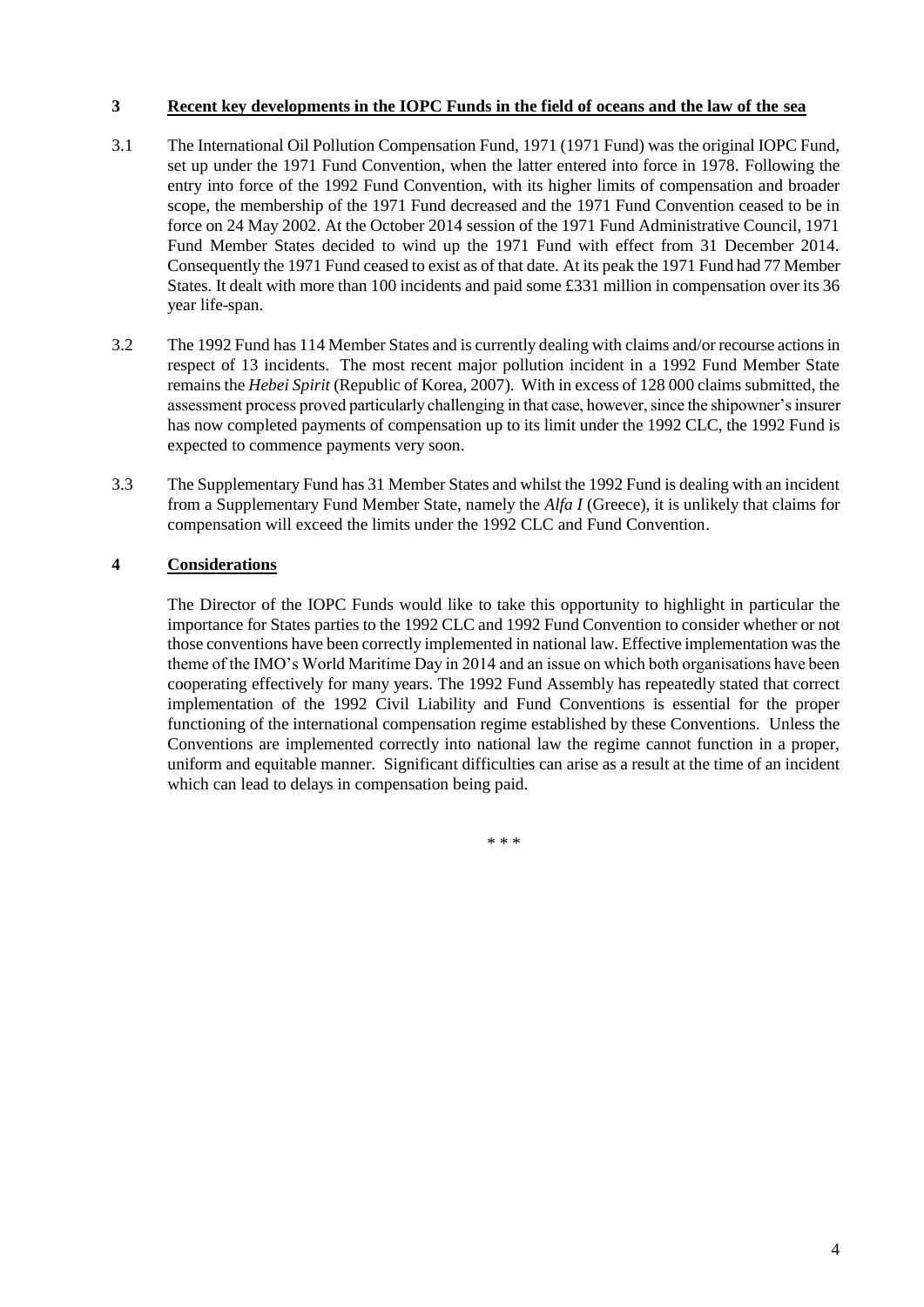# ANNEX

#### **States Parties to both the 1992 Civil Liability Convention and the 1992 Fund Convention** as at 30 June 2015

*(and therefore Members of the 1992 Fund)*

# 114 States for which 1992 Fund Convention is in force

| Albania                  | Greece            |
|--------------------------|-------------------|
| Algeria                  | Grenada           |
| Angola                   | Guinea            |
| Antigua and Barbuda      | Hungary           |
| Argentina                | Iceland           |
| Australia                | India             |
| <b>Bahamas</b>           | Ireland           |
| <b>Bahrain</b>           | <b>Islamic Re</b> |
| <b>Barbados</b>          | Israel            |
| Belgium                  | Italy             |
| <b>Belize</b>            | Jamaica           |
| Benin                    | Japan             |
| <b>Brunei Darussalam</b> | Kenya             |
| <b>Bulgaria</b>          | Kiribati          |
| Cambodia                 | Latvia            |
| Cameroon                 | Liberia           |
| Canada                   | Lithuania         |
| Cape Verde               | Luxembou          |
| China <sup>&lt;1</sup>   | Madagasc          |
| Colombia                 | Malaysia          |
| Comoros                  | <b>Maldives</b>   |
| Congo                    | Malta             |
| Cook Islands             | Marshall Is       |
| Côte d'Ivoire            | Mauritania        |
| Croatia                  | <b>Mauritius</b>  |
| Cyprus                   | Mexico            |
| Denmark                  | Monaco            |
| Djibouti                 | Monteneg          |
| Dominica                 | Morocco           |
| Dominican Republic       | Mozambiq          |
| Ecuador                  | Namibia           |
| Estonia                  | Netherland        |
| Fiji                     | <b>New Zeala</b>  |
| Finland                  | Nicaragua         |
| France                   | Nigeria           |
| Gabon                    | <b>Niue</b>       |
| Georgia                  | Norway            |
| Germany                  | Oman              |
| Ghana                    | Palau             |
|                          |                   |

 $\frac{1}{1}$ 

epublic of Iran urg car **Islands** Mauritania aro que  $ds$ land

Panama Papua New Guinea **Philippines** Poland Portugal Qatar Republic of Korea Russian Federation Saint Kitts and Nevis Saint Lucia Saint Vincent and the **Grenadines** Samoa Senegal Serbia **Seychelles** Sierra Leone Singapore Slovakia Slovenia South Africa Spain Sri Lanka Sweden **Switzerland** Syrian Arab Republic Tonga Trinidad and Tobago Tunisia **Turkey Tuvalu** United Arab Emirates United Kingdom United Republic of Tanzania Uruguay Vanuatu Venezuela (Bolivarian Republic of)

The 1992 Fund Convention applies to the Hong Kong Special Administrative Region only.